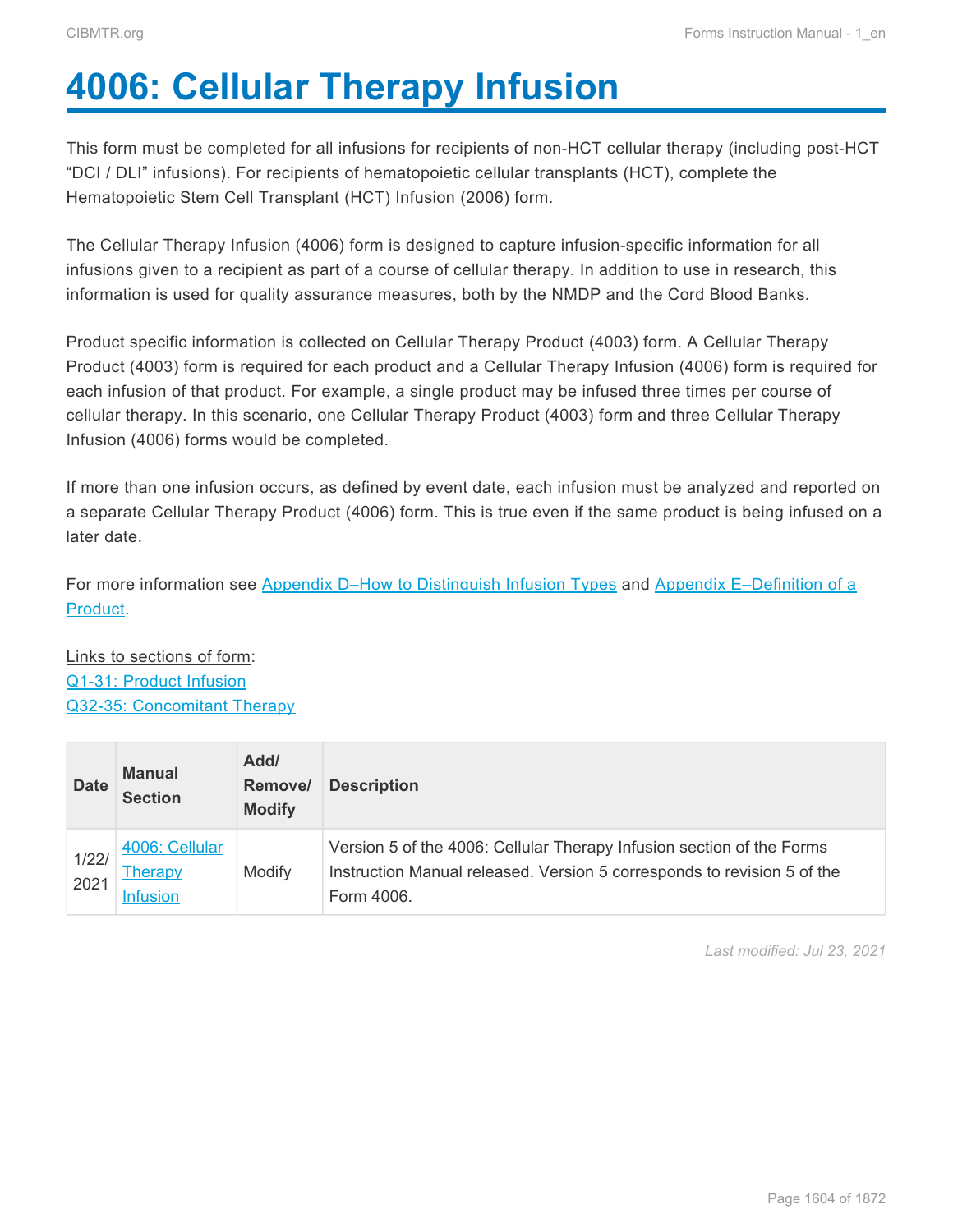# <span id="page-1-0"></span>**Q1-31: Product Identification**

# **Question 1: Name of product:**

◆ If your center considers this to be a Donor Lymphocyte Infusions (DLI), as reported on the Pre-CTED (4000) form, product name will not be auto-populated. Select Other product for the product name. Pre-CTED (4000) form, product name will not be auto-populated. Select **Other product** for the product name.

The name of the product reported will be auto populated from what was reported on Pre-Cellular Therapy Essential Data (4000) form. This question is limited to commercially available or pre-commercial products and is used to disable questions related to manufacturing.

If a commercially available product is selected, several questions on this form will be disabled and cannot be answered.

**X** Questions 2-5: Not all identifiers below are applicable to all products. The ID / number<br>should be found with the product bag or shipping manifest. Choose the identifier that i should be found with the product bag or shipping manifest. Choose the identifier that is most appropriate. Please do not override a field, but rather select **Yes** or **No**.

## **Question 2-5: Specify the identifiers associated with this cell product (check all that apply)**

**Cell product ID:** Product IDs can be numeric or alphanumeric.

**\*** If the cellular therapy product infused is the commercially available product Breyanzi<sup>TM</sup>, the JOIN ID must be reported in the Cell product ID field and is available on the Release For JOIN ID must be reported in the Cell product ID field and is available on the Release For Infusion (RFI).

<del>↓</del> If the cellular therapy product infused is the commercially available product Kymriah®, the product code(s) can be reported in the Cell product ID field and is available on the Certificate of Anglueis (COA) or Deep Be product code(s) can be reported in the Cell product ID field and is available on the Certificate of Analysis (COA) or Dose Report.

If the cell product has a cell product ID, specify the ID in question 3. Product IDs can be numeric or alphanumeric.

**Batch number:** Batch numbers can be numeric or alphanumeric.

If the cellular therapy product infused is the commercially available product Kymriah®, the **\*** batch number must be reported and is available with the information that comes with the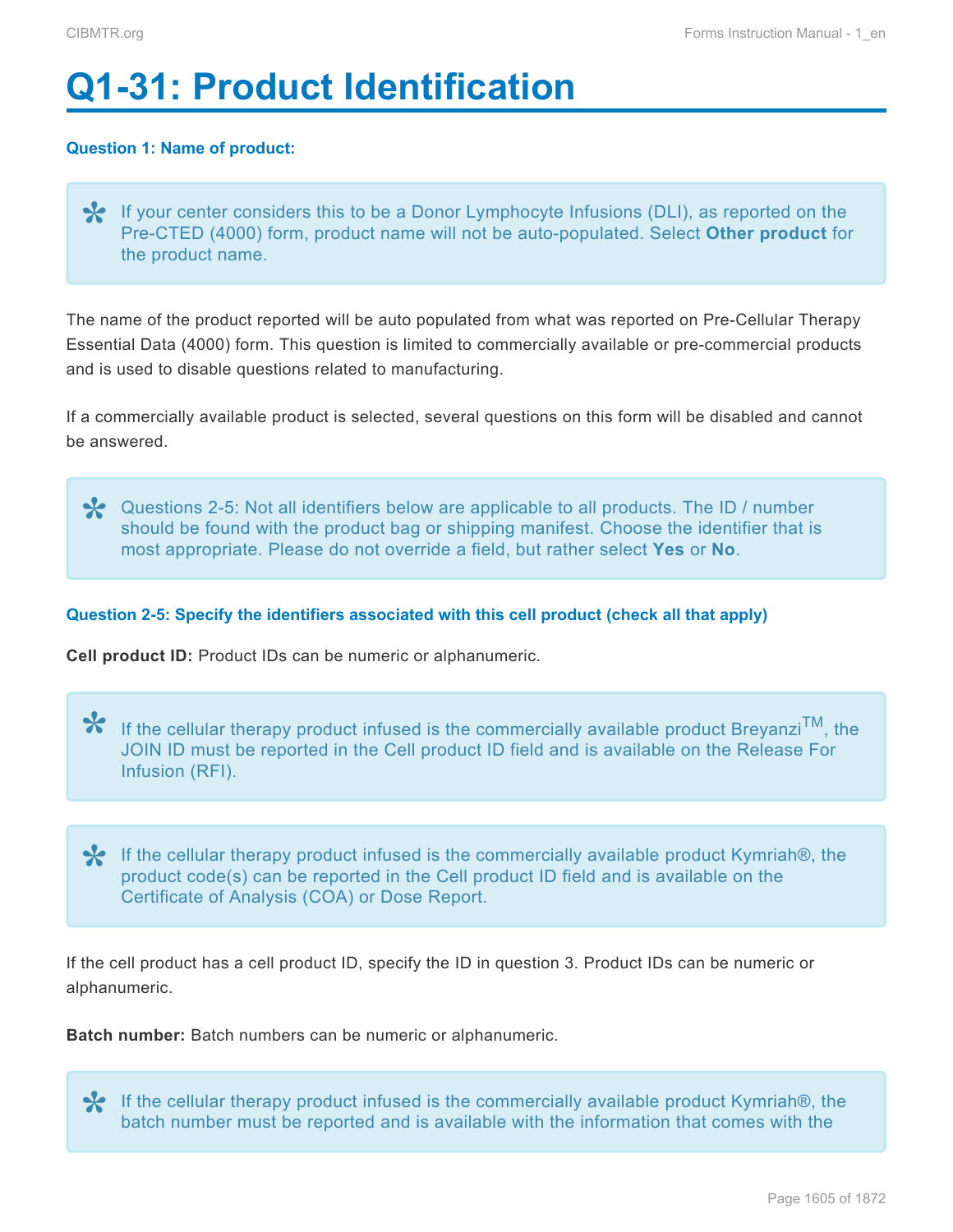## product.

If the cellular therapy product infused is the commercially available product Yescarta®, do **\*** not report a batch number.

#### **Lot number:** Lot numbers can be numeric or alphanumeric.

**★** If the cellular therapy product infused is the commercially available product Yescarta® or Tecartus®, the lot number must be reported and is available with the information that cor Tecartus®, the lot number must be reported and is available with the information that comes with the product.

**Ex** If the cellular therapy product infused is the commercially available product Kymriah®, do not report a lot number.

If the cellular therapy product infused is the commercially available product BreyanziTM,<br>report the lot numbers for both the CD4+ and CD8+ components in the same field (separation) report the lot numbers for both the CD4+ and CD8+ components in the same field (separate values by a comma).

#### **Question 6: Date of this product infusion:**

Report the date (YYYY-MM-DD) this product was infused. If the product was infused over multiple days, report the start date of infusion.

If the exact date is unknown, please view General Instructions, General Guidelines for Completing Forms for more information on reporting partial and unknown dates.

#### **Question 7-9: Was the entire volume of product infused?**

If the product being infused as a cellular therapy is a portion from a prior HCT (e.g., DLI / DCI), the portion becomes the "entire" product for the purposes of this form. The intent is to capture if the product being infused was given in its entirety or not. If the entire volume of the product was not infused, select **No** and specify what happened to the reserved portion in questions 8 – 9.

If multiple bags of a commercially available product are shipped to your center and one or more bags are stored for future infusions, report **No** and specify what happened to the reserved portion in questions 8 – 9.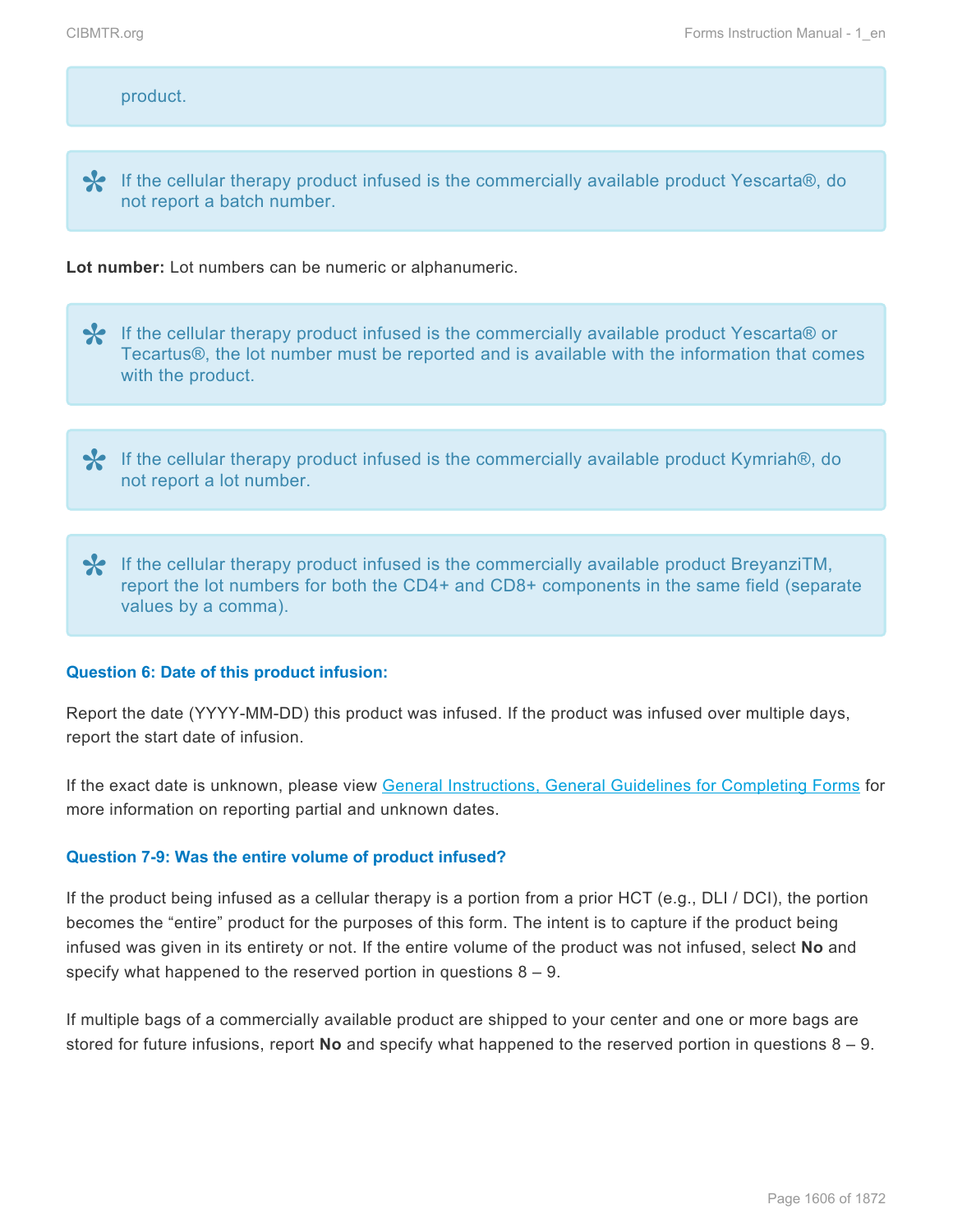## **Questions 10-13: Specify the route of product infusion:**

**⊁** If the cellular therapy product infused is the commercially available product Kymriah®,<br>Yescarta®, or Tecartus<sup>™</sup> report the route of infusion as Intravenous. Yescarta®, or Tecartus<sup>TM</sup> report the route of infusion as Intravenous.

Specify the route of product infusion.

- **Intravenous** refers to an infusion into the veins examples include infusion via central line or via catheter.
- **Intramedullary** refers to an infusion into the marrow cavity within a bone, such as directly into the proximal tibia or anterior aspect of the femur.
- **Intraperitoneal** refers to an infusion within the peritoneal cavity.
- **Intra arterial** refers to an infusion within an artery or arteries.
- **Intramuscular** refers to an infusion within a muscle.
- **Intrathecal** refers to an infusion within the cerebrospinal fluid at any level of the cerebrospinal axis, including injection into the cerebral ventricles.
- **Intraorgan** refers to an infusion within an organ such as the heart, liver, lungs, etc. If the route or product infusion is **Intraorgan**, indicate the site in question 12. If **Other site** is selected, specify the other site in question 13.
- **Locally in the tissue** refers to an infusion in a restricted area of the body or in a tumor that cannot be classified as intraorgan, includes subcutaneous.

If the route of infusion is not one of the above options, select **Other route of infusion** and specify the infusion route in question 11.

#### **Question 14-31: Reporting total number of cells** Report the total number of cells (not cells per kilogram) contained in the product administered. **!**

This section collects the total number of cells that were infused in a specific product. All of the cells listed on the Cellular Therapy Product (4003) form (question 6) should be included here. Only report the cells that are applicable to this infusion. Note, CD3 is present on all T-cells whether they are CD4+ or CD8+ T- cells.

Cell counts are not released for the commercially available product Yescarta® or **\*** Tecartus®. The following questions will be disabled and cannot be answered.

**\*** Product specific reporting guides for reporting cells administered can be requested for Kymriah® and Breyanzi<sup>TM</sup> by contacting CIBMTR Center Support. Kymriah® and Breyanzi<sup>TM</sup> by contacting CIBMTR Center Support.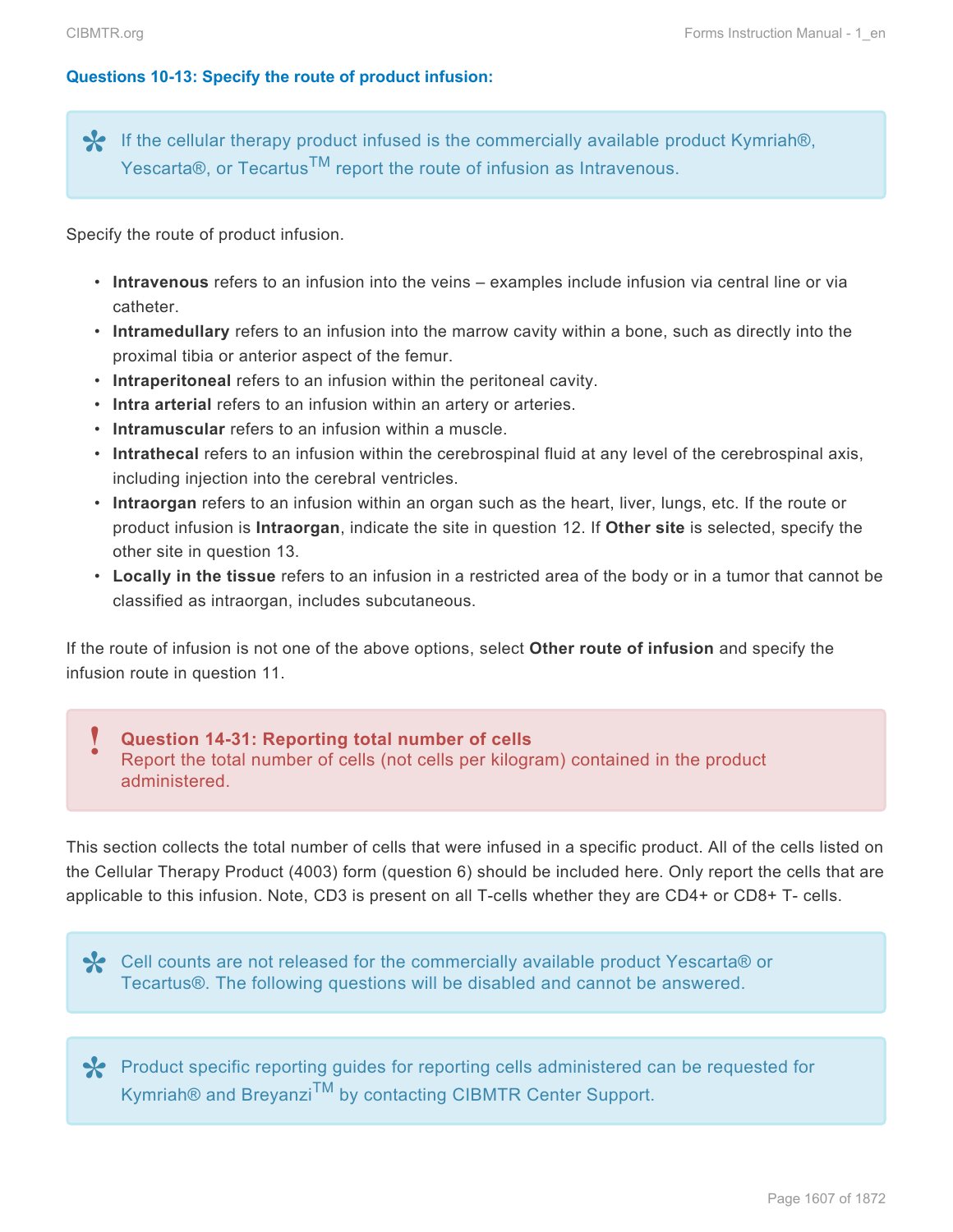# **Question 14-15: Total number of cells administered:**

Report the total cell count contained in the product administered. If the type of cells is not specified, report the total number of cells present at time of the infusion. If multiple bags were infused together, report the sum of each bag.

# **Question 16-31: Specify the cell type(s) administered (check all that apply)**

If the cellular therapy product infused is the commercially available product Kymriah®, you can contact CIBMTR Center Support and request the Reporting Guide.

**Lymphocytes (unselected):** Unselected means a specific lymphocyte sub-population (e.g. CD4+) was not targeted. This includes all types of lymphocytes, those that have not been selected via flow cytometry or other method. Report the total number of unselected lymphocytes (e.g., CD3+ cells) administered in the product in question 17.

**CD4+ lymphocytes:** The lab report may display this value as CD3+CD4+. These cells are also known as Thelper cells. Report the total number of CD4+ cells administered in the product in question 18.

**CD8+ lymphocytes:** The lab report may display this value as CD3+CD8+. These cells are also known as cytotoxic T-cells which can destroy virus-infected cells, tumor cells, tissue grafts, etc. Report the total number of CD8+ cells administered in the product in question 19.

**Regulatory T-cells (TREG):** TREG cells express the biomarkers CD4, FOXP3, and CD25. Report the total number of TREG cells administered in the product in question 20.

**Cardiac progenitor cells:** Cardiac progenitor cells are tissue-specific stem progenitor cells within the heart. Report the total number of cardiac progenitor cells administered in the product in question 21.

**Dendritic cells / tumor cell hybridomas (tumor vaccines):** Dendritic cells are antigen-presenting cells (also known as accessory cells) of the immune system. Their main function is to process antigen material and present it on the cell surface to the T-cells of the immune system. Report the total number of dendritic cells or tumor cell hybridomas administered in the product in question 22.

**Endothelial progenitor cells (EPC):** EPC is a term that is applied to multiple different cell types that play roles in the regeneration of the endothelial lining of blood vessels. Report the total number of endothelial progenitor cells (EPCs) in the product in question 23.

**Human umbilical cord perivascular (HUCPV) cells:** HUCPV cell is a term that is applied to mesenchymal, non-hematopoietic, non-endothelial cells that are isolated from the umbilical cord. Report the total number of human umbilical cord perivascular (HUCPV) cells in the product in question 24.

**Islet cells:** Islet cells are found in the pancreas. The pancreas contains clusters of cells that produce hormones and these clusters are known as islets. Report the total number of islet cells administered in the product in question 25.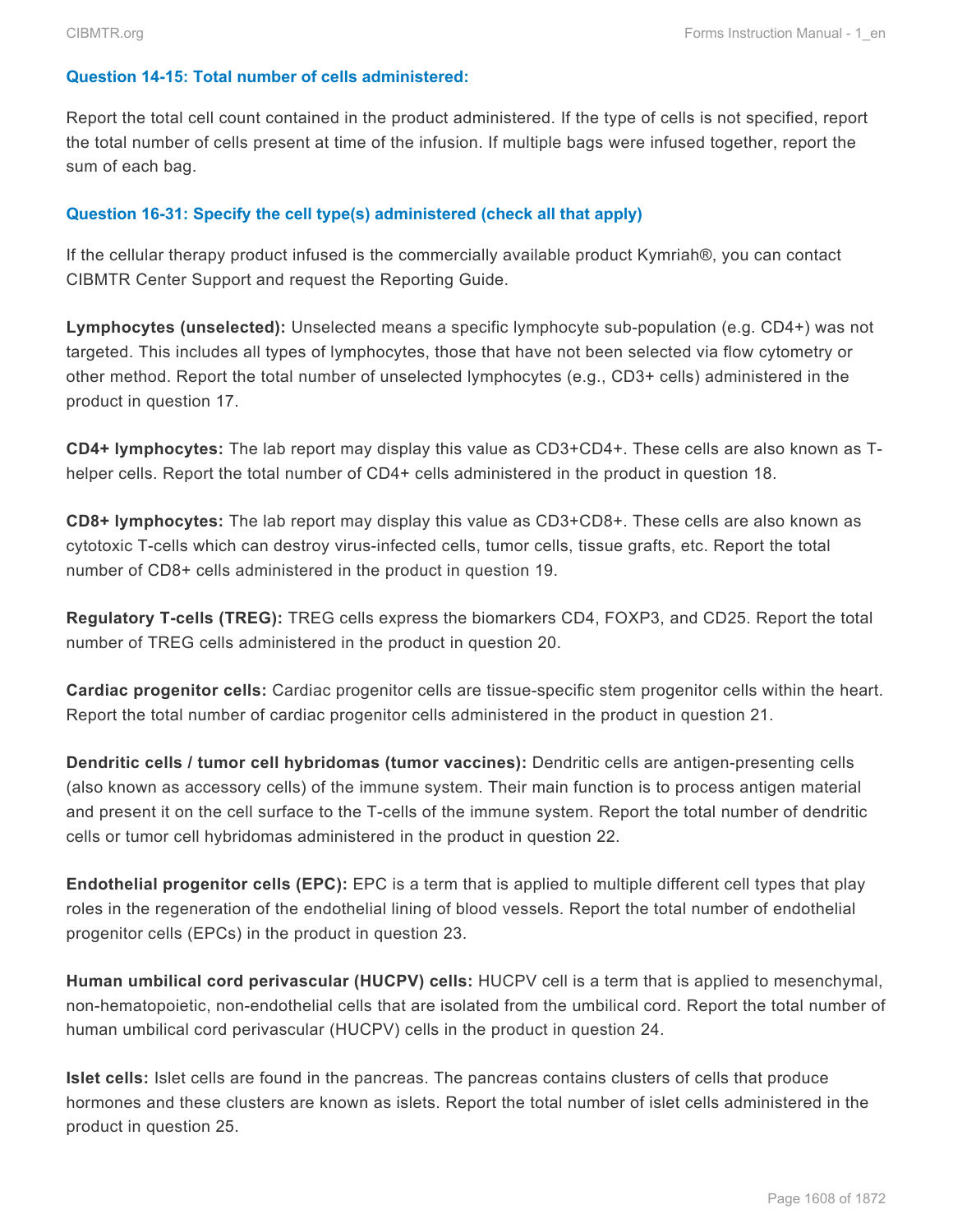**Mesenchymal stromal stem cells (MSCs):** MSCs are multipotent stromal cells that can differentiate into a variety of cell types, including osteoblasts (bone cells), chondrocytes (cartilage cells), myocytes (muscle cells) and adipocytes (fat cells). Report the total number of MSCs administered in the product in question 26.

**Natural killer cells (NK cells):** NK cells are a type of cytotoxic lymphocyte critical to the innate immune system. They usually express CD56 / CD16 on their cell surface. Report the total number of natural killer cells (NK cells) administered in the product in question 27.

**Oligodendrocytes:** Oligodendrocytes are glial cells similar to an astrocyte but with fewer protuberances. These cells produce myelin in the central nervous system. Report the total number of oligodendrocytes administered in the product in question 28.

**Unspecified mononuclear cells:** A mononuclear cell is defined as any blood cell with a round nucleus (i.e., a lymphocyte, a monocyte, or a macrophage). These blood cells are a critical component of the immune system's ability to fight infection and adapt to intruders. Report the total number of unspecified mononuclear cells administered in the product in question 29.

**Other cell type:** If a different cell type not previously mentioned was infused, specify the other cell type in question 30 and report the total number administered in the infusion in question 31.

| <b>Question</b> Date of<br><b>Number</b> | Change        | Add/<br>Remove/<br><b>Modify</b> | <b>Description</b>                                                                                                                              | <b>Reasoning (If</b><br>applicable)                                        |
|------------------------------------------|---------------|----------------------------------|-------------------------------------------------------------------------------------------------------------------------------------------------|----------------------------------------------------------------------------|
|                                          | 7/20/<br>2021 | Add                              | Added blue note box for product name: For DCI/DLIs,<br>product name will not be auto-populated. Select "Other<br>product" for the product name. | Clarification on<br>reporting a<br>product name<br>for DCI/DLIs            |
| 2                                        | 7/21/<br>2021 | Modify                           | Clarified where to find the JOIN ID for Breyanzi <sup>TM</sup> products                                                                         |                                                                            |
| 2                                        | 7/21/<br>2021 | Modify                           | Added "Tecartus®" to blue note box below lot number                                                                                             | Lot number is<br>required for<br>Tecartus <sup>TM</sup><br>products        |
| 2                                        | 7/21/<br>2021 | Add                              | Added blue note box on reporting Lot number for<br>Breyanzi <sup>TM</sup> products                                                              | This is a new<br>product and<br>instruction did<br>not exist<br>previously |

# **Section Updates:**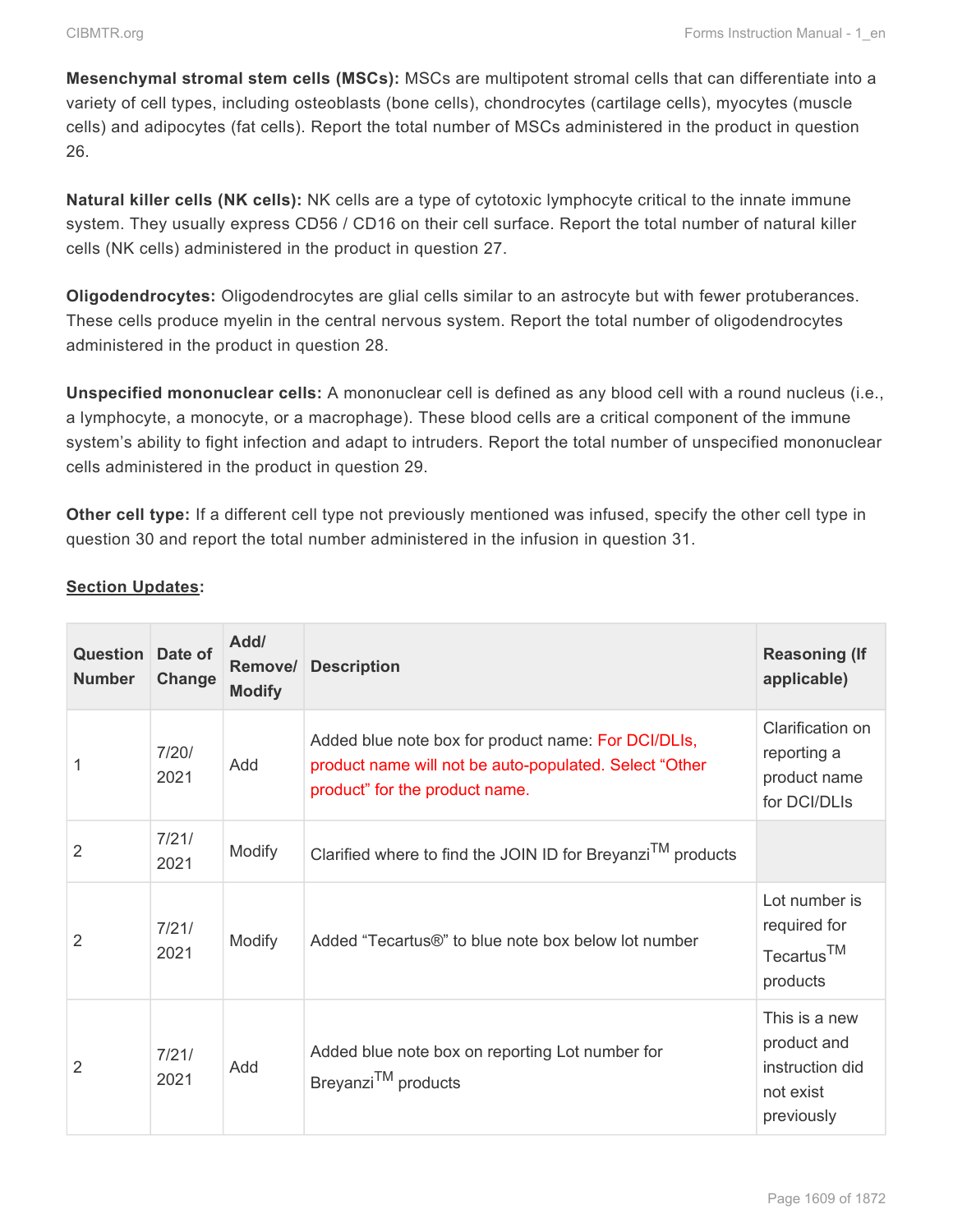| 14 | 7/21/<br>2021 | Add    | Added blue note box above question 14: % (color-<br>red)Product specific reporting guides for reporting cells<br>administered can be requested for Kymriah® and<br>BreyanziTM by contacting CIBMTR Center Support. %                      | New instruction                                                           |
|----|---------------|--------|-------------------------------------------------------------------------------------------------------------------------------------------------------------------------------------------------------------------------------------------|---------------------------------------------------------------------------|
| 14 | 7/21/<br>2021 | Modify | Added "Tecartus®" to blue note box above question 14: Cell<br>counts are not released for the commercially available<br>product Yescarta® or Tecartus <sup>TM</sup> . The following questions<br>will be disabled and cannot be answered. | Cell counts are<br>not released for<br>Tecartus <sup>TM</sup><br>products |

*Last modified: Jul 23, 2021*